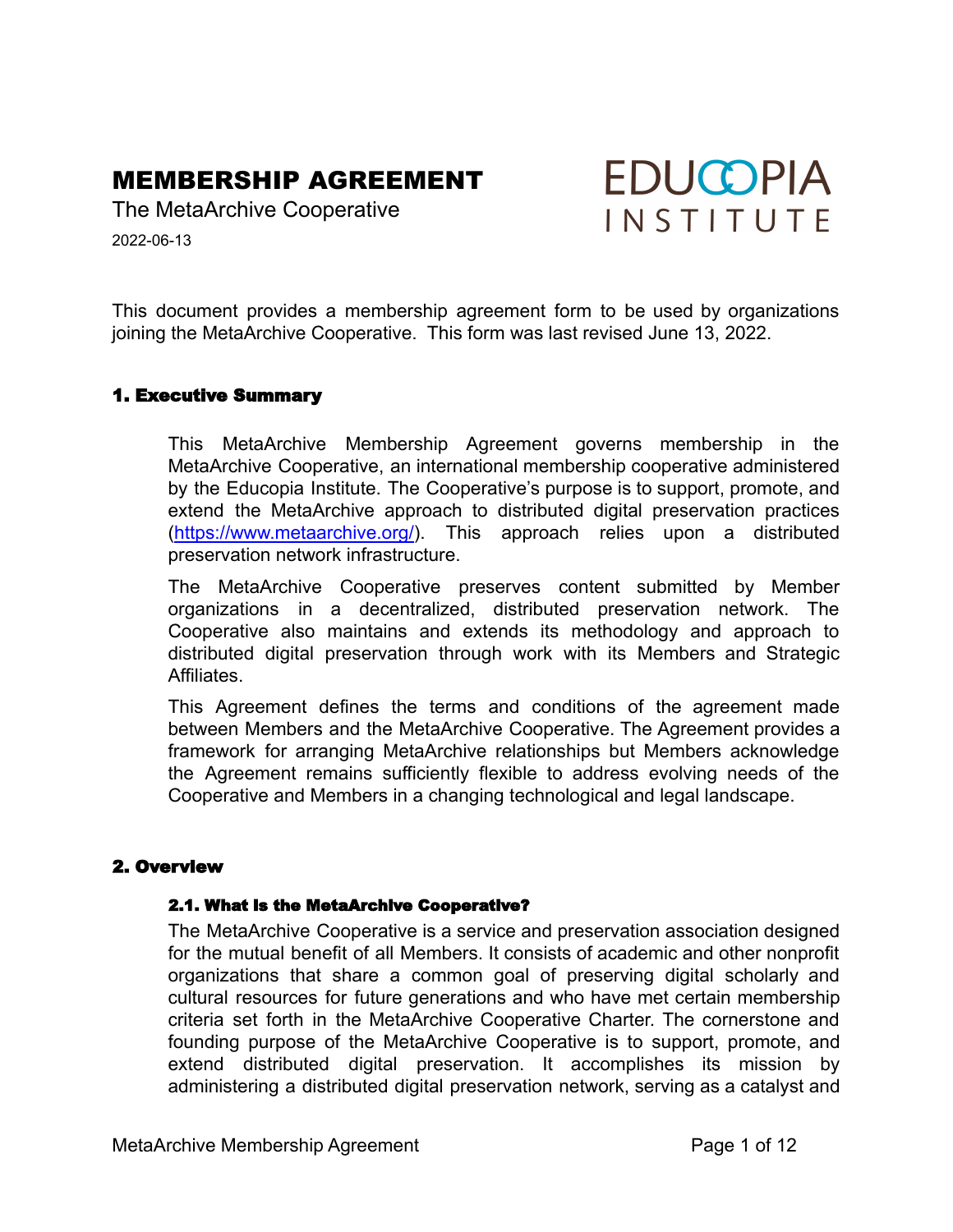guide for other networks that seek to implement the distributed digital preservation methods it has developed, and educating cultural memory organizations about distributed digital preservation.

The MetaArchive Cooperative administers a geographically dispersed "dark archive" enhanced by indigenous technology and organizational solutions developed by the Cooperative. This MetaArchive Preservation Network is controlled and managed by the Educopia Institute, a nonprofit entity organized under the laws of Georgia and based in Atlanta.

The MetaArchive Cooperative relies upon the recognized standards and best practices of the digital preservation field. Nevertheless, Members of the MetaArchive Cooperative recognize and acknowledge that the development and implementation of technology and preservation activities currently occur in a rapidly changing environment that administers a growing number of potential technological and legal solutions, none of which carry extensive pedigrees or "fail-safe" histories for addressing the diverse needs of organizations in preserving present resources for future users.

# 2.2. What is this Membership Agreement?

This MetaArchive Membership Agreement articulates and informs potential Members of the rights and responsibilities of joining the MetaArchive Cooperative and establishes the framework for ordering legal relationships among the Members such as payment of fees, sharing of resources, duration of membership, and other facets of the relationship. The Agreement binds Members, the MetaArchive Cooperative, and any successors in interest to certain conditions specified within it. It also gives some certainty to the Cooperative relationships while remaining sufficiently flexible to address evolving needs of the Cooperative and Members in a changing technological and legal landscape. In the event of conflicts between the MetaArchive Cooperative Charter and the Agreement, the Agreement ultimately controls interpretation and application of the benefits and responsibilities of Members in the Cooperative.

More importantly, the MetaArchive Membership Agreement also articulates the rights and responsibilities of all Members in order to represent those rights and responsibilities as shared goals and as an acknowledgment of Members and the Cooperative together working in support of the conditions, criteria, and mission set forth within the MetaArchive Cooperative Charter. Thus, as a fundamental condition of the MetaArchive Cooperative, MetaArchive and Members agree that flexibility and modification are equally important to a strict application of this Agreement in ordering the respective relationships of this membership association and in manifesting the intent of the parties that cooperate within it.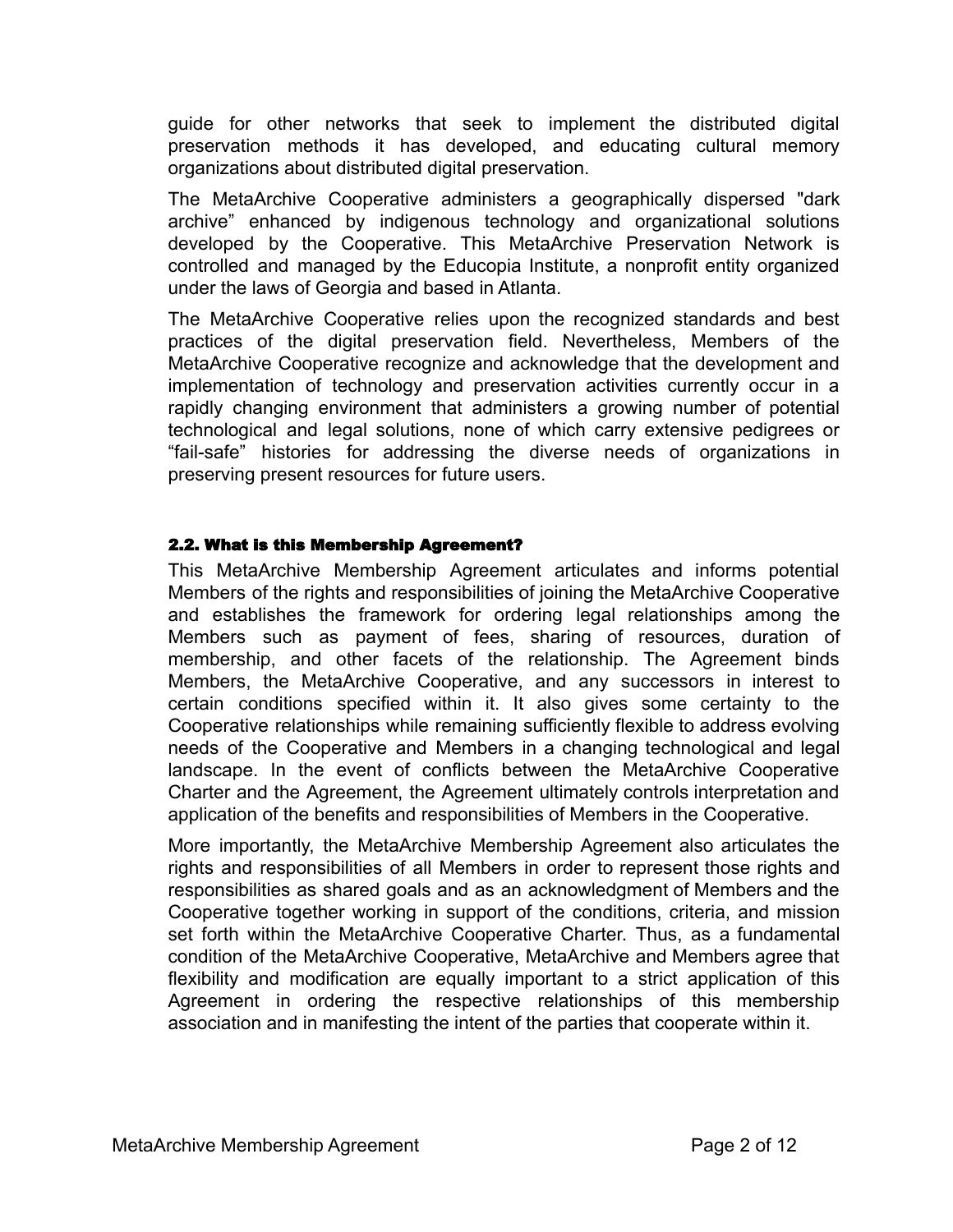# 3. Definitions for Understanding and Interpreting this Agreement

**"Agreement"** means this MetaArchive Membership Agreement and any other documents identified herein and specifically incorporated by reference.

**"Cache"** means a server outfitted with the LOCKSS software (and any other required software as specified in the MetaArchive Technical Specifications) for the sole purposes of testing, ingesting, and preserving MetaArchive Member collections. Often also referred to as MetaArchive-LOCKSS cache for the purposes of MetaArchive Cooperative documentation.

**"Central Staff"** are those employees and contractors of the Educopia Institute that provide administrative and technical support to the MetaArchive Cooperative Members and help to facilitate Member collaborations.

**"Charter"** means the MetaArchive Cooperative Charter as duly amended from time to time. The Charter is the governing document that establishes membership criteria.

**"Collection"** means the aggregated content to be preserved under the banner of one metadata record in the Conspectus database.

**"Conspectus"** is the MetaArchive collection management tool. It maintains the metadata and preservation status information of collections, as well as LOCKSS-specific metadata. The Conspectus offers a Graphical User Interface so Members can create, update, and maintain their collections and their collection descriptions.

**"Content"** means any of the digital materials submitted by Members to the MetaArchive Preservation Network and satisfying the required collection, legal, and technical standards established by the Cooperative, including any copies of the materials as submitted and those subsequently migrated to meet new format or technical standards.

**"Cooperative"** means the MetaArchive Cooperative and its Members in good standing.

**"Dark Archive"** means that access to content is limited to organizational custodians.

**"License"** means all those rights necessary for the Cooperative to work with all Members in preserving content through a MetaArchive Preservation Network that will create multiple copies, distributions, and possible derivatives of a work, including public performance and display rights. That license for some works submitted by the founding Members also will extend to the Library of Congress through a pre-existing agreement to make some materials available to that entity as the sponsor of the National Digital Information Infrastructure and Preservation Program (NDIIPP) phase of the Cooperative. The MetaArchive Preservation Network is currently a "dark archive" that strictly limits access to the works.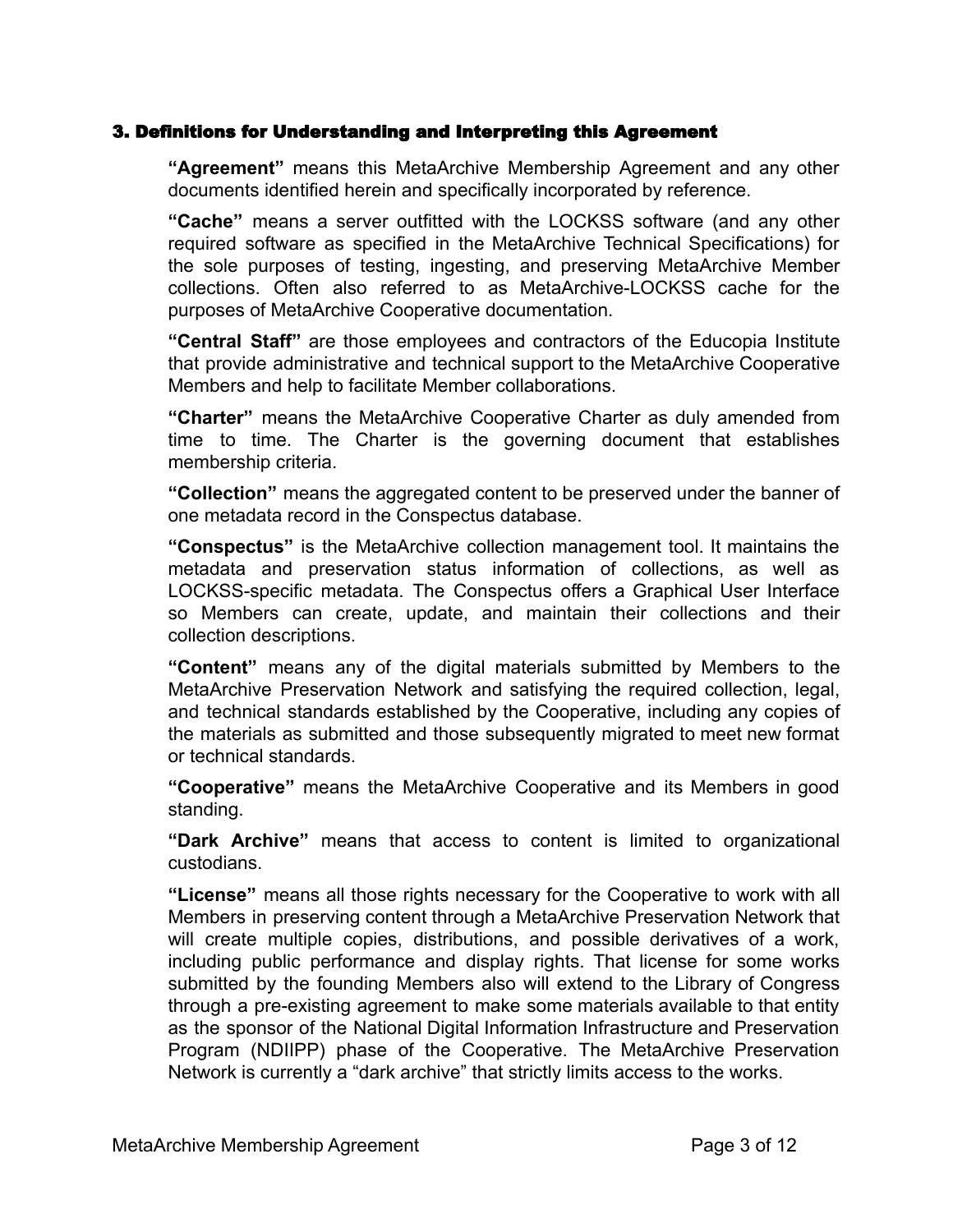**"LOCKSS (Lots of Copies Keep Stuff Safe)"** means the open source, peer-to-peer, decentralized digital preservation infrastructure. For more information please see [https://www.lockss.org.](https://www.lockss.org)

**"Material Breach"** means any event that violates the terms of this MetaArchive Membership Agreement or governing MetaArchive Cooperative Charter including but not limited to these possible conditions of breach:

- Nonpayment of fees or failure to provide one-year notice of cancellation;
- Failure to comply with technical or communication standards or governance and collaboration obligations identified in the MetaArchive Cooperative Charter;
- Copying and distributing content via or from the MetaArchive Preservation Network that infringes copyright or other activities that violate other local, state, federal, or international law;
- Disrupting the MetaArchive Preservation Network or providing a gateway for impermissible encroachments or harmful intrusions that could threaten or cause harm to the Cooperative, the Preservation Network, or Members.

Members and the Cooperative generally enjoy a 90-day opportunity to cure a material breach by working together to reach and reduce to writing a satisfactory solution to the breach. However, in some instances, Members acknowledge and agree that the Cooperative may need to immediately terminate a Member's access to the MetaArchive Preservation Network and any interaction with it.

Disruption of the MetaArchive Preservation Network by the activities on or through access points within the direct control of a Member could lead to immediate termination at the sole discretion of the Cooperative. The Cooperative would then work with the Member to identify the causes of the breach and provide the Member with opportunity to cure it, subject to the nature and extent of the underlying intrusion or harm. Members agree to work together reasonably with the Cooperative and provide any additional information necessary to investigate the breach. The Cooperative agrees to exercise reasonable and appropriate care to protect any confidential information submitted by Members acquired in the course of an investigation or arising from its membership if that information is explicitly identified as confidential and to the extent permitted by law.

**"Member"** means any entity regardless of classification that has:

- Satisfied membership criteria set forth in the MetaArchive Cooperative Charter;
- Received admission through deliberative processes and procedures identified in the MetaArchive Cooperative Charter;
- Paid membership fees, where applicable, as determined by the MetaArchive Cooperative from time to time;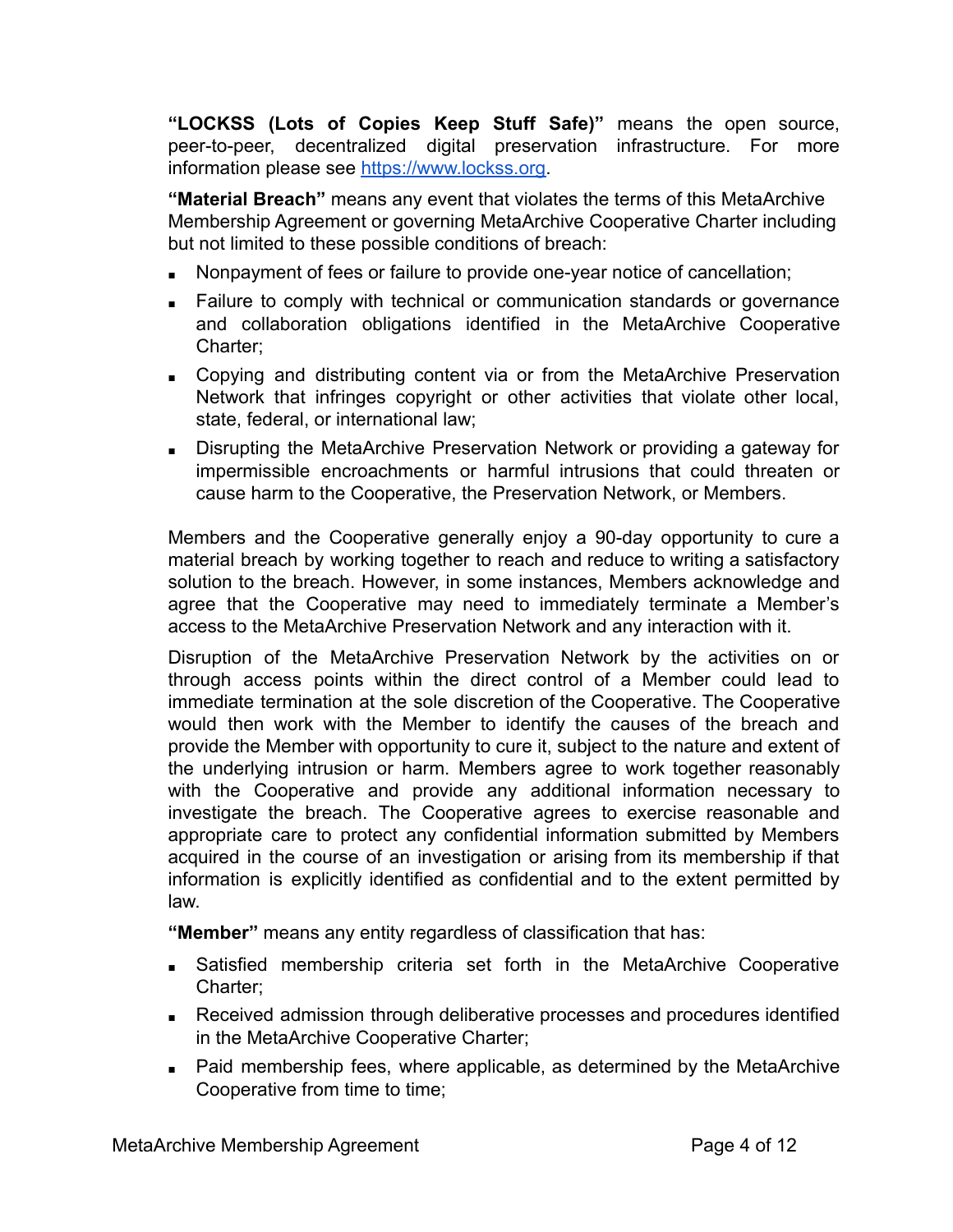- Cured satisfactorily any material breaches of this MetaArchive Membership Agreement if applicable within the allowed 90-day cure period defined more fully in the responsibilities of members section; and
- Complied fully with technical and other standards set forth in the MetaArchive Cooperative Charter, the MetaArchive Membership Agreement, or elsewhere if such standards are identified in those documents, such as the LOCKSS software standards and other supporting technical standards.

Members also may include former Members and potential candidates for membership in some contexts of the MetaArchive Membership Agreement in order to bring meaning to the intent of this Agreement and to satisfy any provisions surviving the termination of this Agreement through fault or otherwise.

**"MetaArchive Preservation Network"** indicates the technical network and infrastructure of the MetaArchive Cooperative. It is comprised of preservation sites administered in geographically dispersed locations by Member organizations. It stores content submitted by Members.

**"MetaArchive Technical Specifications"** means the current documented recommendations and requirements for administering a preservation cache for the MetaArchive Cooperative.

**"Preservation Site"** refers to a site that hosts a MetaArchive-LOCKSS cache. Preservation sites are administered by Members and hold content submitted by Members to the MetaArchive Preservation Network.

**"We" and "Our" and "Us"** means the MetaArchive Cooperative and Educopia Institute as its legal representative but would not extend to individual officers and directors of the MetaArchive Cooperative or Educopia Institute for liability purposes.

**"You" and "Your" and "My"** means the entity seeking membership in the MetaArchive Cooperative and those entities who achieve membership, including more specifically for agreement and signature purposes, a representative of that entity who holds signature and agency authority to create agreements binding that entity.

# 4. Membership Types and Fees

#### 4.1. Overview of Membership

The MetaArchive Cooperative offers membership opportunities in three distinct tiers relative to the goals and preservation needs of Members.

# ■ **Institutional Membership**

Institutional Members are integral to the research, development, and deployment work of the MetaArchive Cooperative and agree to contribute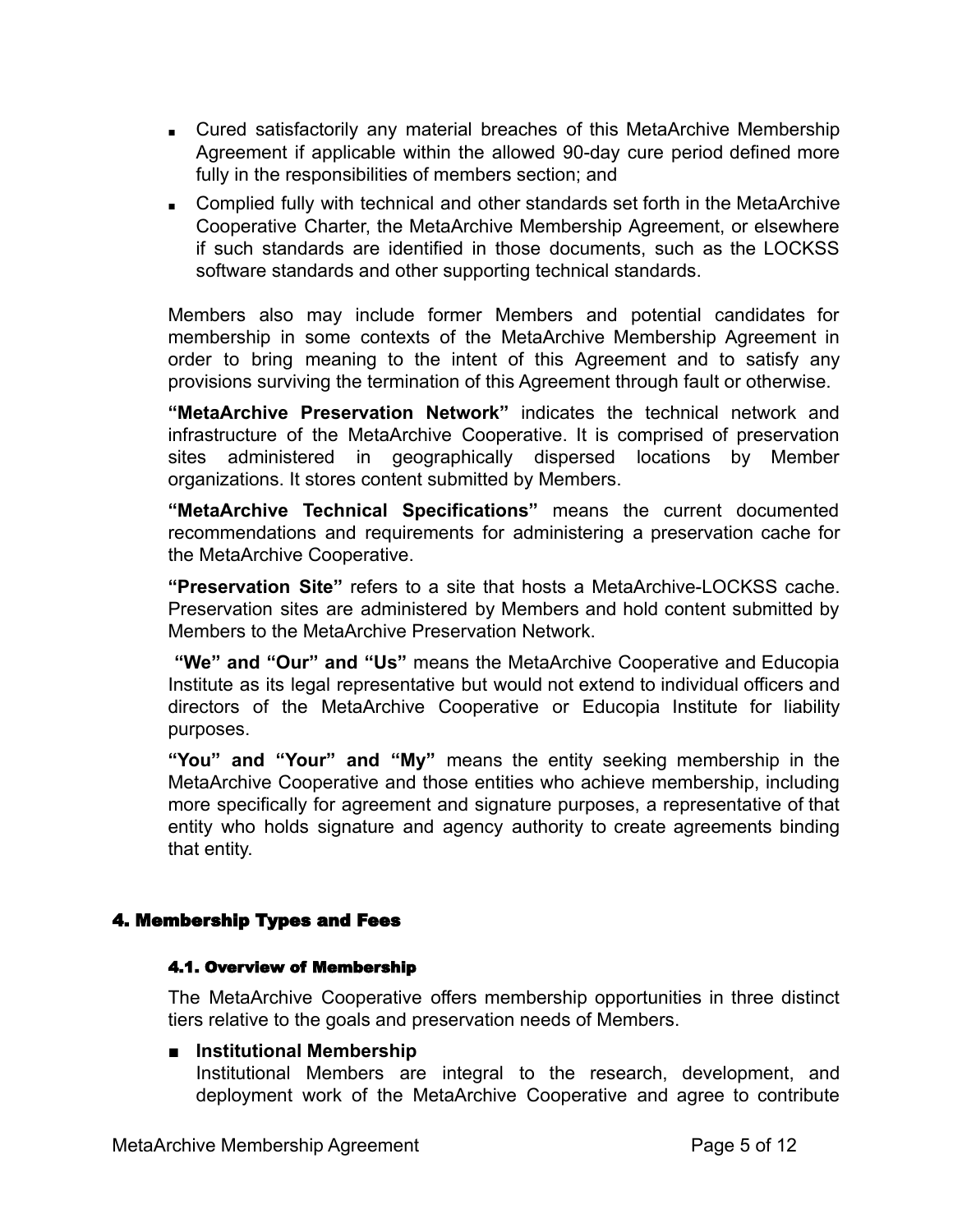staff and resources to the effort and to participate as addressed more fully under Member responsibilities (below and in the MetaArchive Cooperative Charter document). The fee for joining as an Institutional Member is \$4,000/year for a three-year period with annual billing opportunities. Institutional Members can agree to host storage servers that meet current MetaArchive Technical Specifications, or contribute other critical technology equivalent in value, and receive an annual storage fee exemption allowance. The annual exemption will be 10% of contributed storage volume per three year term (e.g., 48 TB of contributed storage server space allows for up to 4.8 TB of annual storage fee exemption in the network over the course of a single term). Space is otherwise purchased from the Cooperative on an annual basis, and the 2021 rate is \$.50/GB/year, which covers hard storage costs and administrative overhead involved in ingesting and preserving content.

# ■ **Collaborative Membership**

A Collaborative Member is a group of institutions that run a shared, centralized repository and contribute this shared content to the MetaArchive Preservation Network (please see eligibility requirements as more specifically described in the MetaArchive Cooperative Charter and incorporated by reference herein). Collaborative Members engage in ongoing preservation activities and agree to participate in the MetaArchive network. The fee for joining as a Collaborative Member is \$4,000/year for the collaborative, plus a \$100 fee per year for each participating institution. Membership is for a three-year period with annual billing opportunities. Collaborative Members can agree to host storage servers that meet current Technical Specifications, or contribute other critical technology equivalent in value, and receive an annual storage fee exemption allowance. The annual exemption will be 10% of contributed storage volume per three year term (e.g., 48 TB of contributed storage server space allows for up to 4.8 TB of annual storage fee exemption in the network over the course of a single term). Space is otherwise purchased from the Cooperative on an annual basis, and the 2021 rate is \$.50/GB/year, which covers hard storage costs and the administrative overhead involved in ingesting and preserving content.

Collaborative Members occupy a unique role in the MetaArchive Cooperative and therefore further agree that Collaborative Members will assume sole and singular legal and other responsibility for the included content and related actions of users whether Collaborative Member has or has not secured individual agreements or contractual relationship with contributors to the Collaborative. Collaborative Members also acknowledge and agree that the Collaborative Member will set in place appropriate administrative and policy arrangements in order to assess the copyright, intellectual property, and/or other legal implications of contributor's activities relating to the Collaborative arrangement.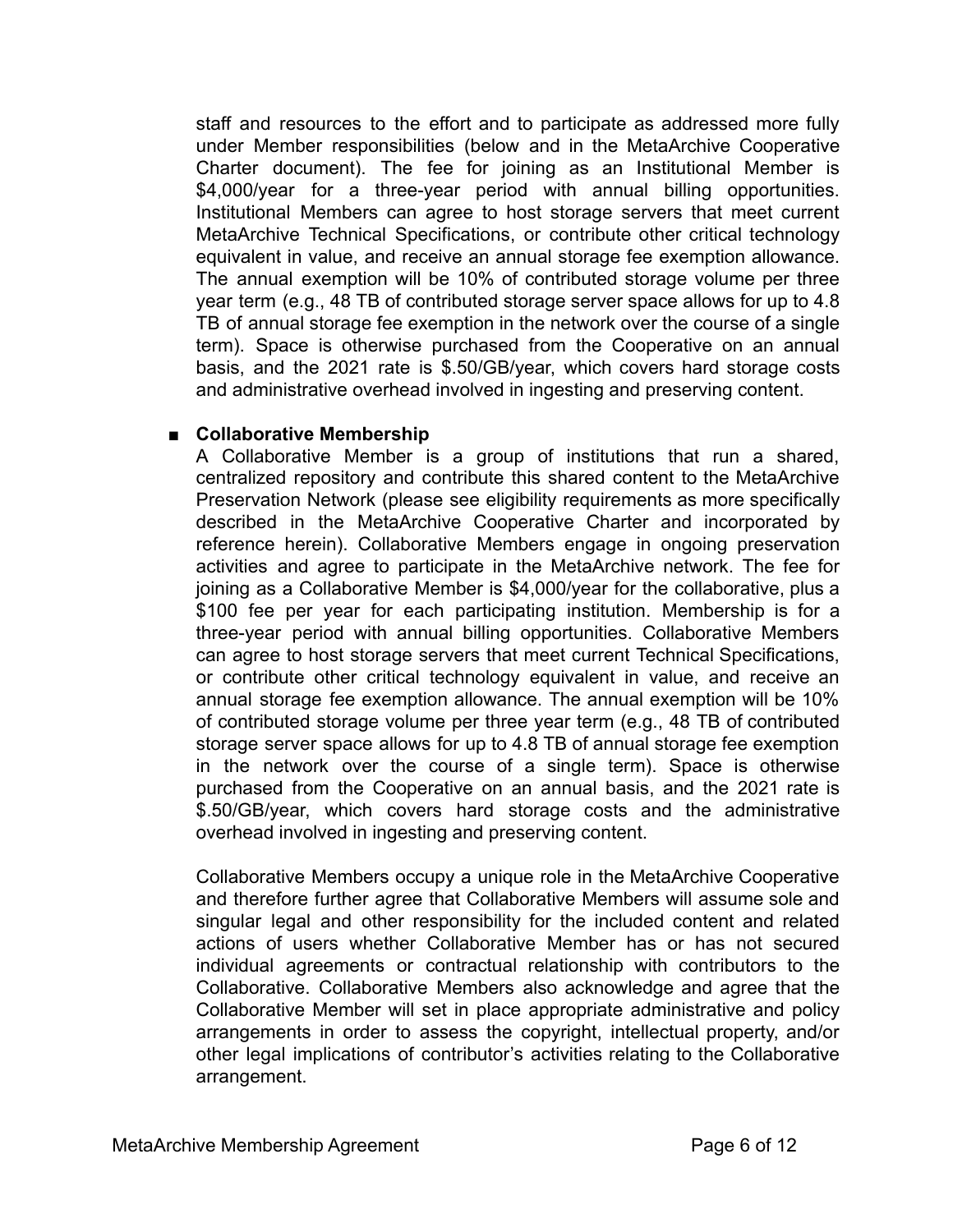# ■ **Individual Membership**

The Individual Membership is an annual and renewable opportunity for a representative from an outgoing Institutional or Collaborative Member to continue to be involved in the Cooperative. Individual Membership is also open to field practitioners who have no previous or current Institutional or Collaborative Membership and who are seeking to learn more about distributed digital preservation. Individual Membership is without cost subject to certain conditions and limitations. Individual Members are permitted to attend all virtual monthly and committee meetings, but are not permitted to vote or make use of the MetaArchive Preservation Network. Attendance at any in-person meetings may be subject to a registration fee.

Fiscal payments will be accepted between January 1 and December 31 of each year in order to allow each Member to schedule such payments consistent with its own fiscal schedule. At the time an Institutional or Collaborative Member joins, it must alert the MetaArchive of the date upon which the Member intends to submit payment to the Cooperative (see the Signatures Page).

Some rights and responsibilities vary across tiers consistent with the expectations and benefits available to each tier and the fees administered for joining that tier. We reserve the right to be flexible with regards to each membership category's rights and responsibilities consistent with the Cooperative's needs.

All Members, with the exception of Individual Members, share some rights and responsibilities in common, including agreeing to membership terms of no less than a three-year duration with a one-year notice to cancel membership. This time frame provides some predictability for the Cooperative and will help improve services to all Members by lessening administrative burdens and thus potentially lessening membership fees. The Cooperative will address failures to provide appropriate notice according to the MetaArchive Cooperative Charter and rules governing continued access to materials and breach set forth elsewhere in this MetaArchive Membership Agreement.

The MetaArchive Cooperative offers other services to all membership levels on a contractual basis, including consulting and training. Such services may be engaged by negotiating a separate Service Agreement with the MetaArchive Cooperative.

**Discounts:** The MetaArchive Cooperative at its sole discretion may from time to time but is not required to offer other discounts, incentives, and/or strategies in support of recruitment and retention.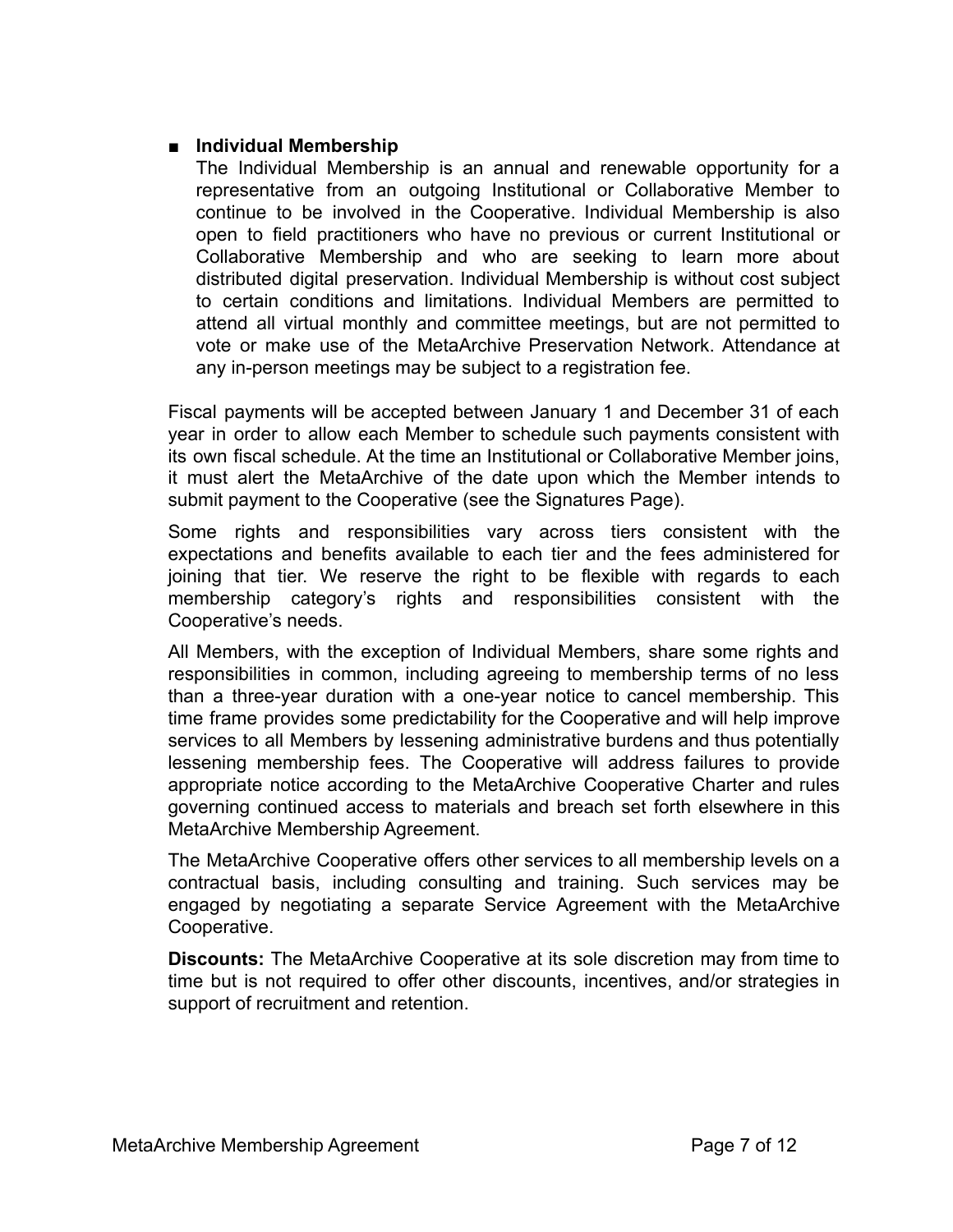## 4.2. Your Rights as Members

**Each Member Institution and Individual Member** working with the Cooperative receives:

- Service opportunities within MetaArchive Committees;
- Opportunities to collaborate with and/or learn from experienced digital preservation administrators, librarians, technologists, and others who work with the Cooperative;
- The ability to influence the development of the MetaArchive Cooperative and the development of distributed digital preservation practices more generally; and
- Additional preservation services that can be purchased at a contract rate (e.g., consulting and training around preservation issues).

**Each Institutional and Collaborative Member** working with the Cooperative

receives:

- Voting rights in the MetaArchive Cooperative;
- Distributed archiving of contributed digital collections across multiple, geographically distributed preservation sites;
- Retrieval of the Member's content in case of a catastrophic loss;
- Assistance with the installation and maintenance of software in compliance with the MetaArchive Technical Specifications, documentation of processes and technical standards, and technical support;
- Reports about the Member's submitted content and about the overall Preservation Network;
- In the case of catastrophic circumstances, the ability to request technical and financial assistance with the restoration of a preservation site's caches, software, and collections by the MetaArchive Cooperative. These requests will be reviewed and, at the discretion of the Membership, either approved or denied; and
- Access to the technical knowledge and expertise of Cooperative Members and technical support to establish and maintain preservation sites in compliance with the MetaArchive Technical Specifications.

**Collaborative Members** working with the Cooperative also receive:

■ The ability to offset the cost of preservation by capitalizing on their existing, collaboratively hosted repository infrastructures.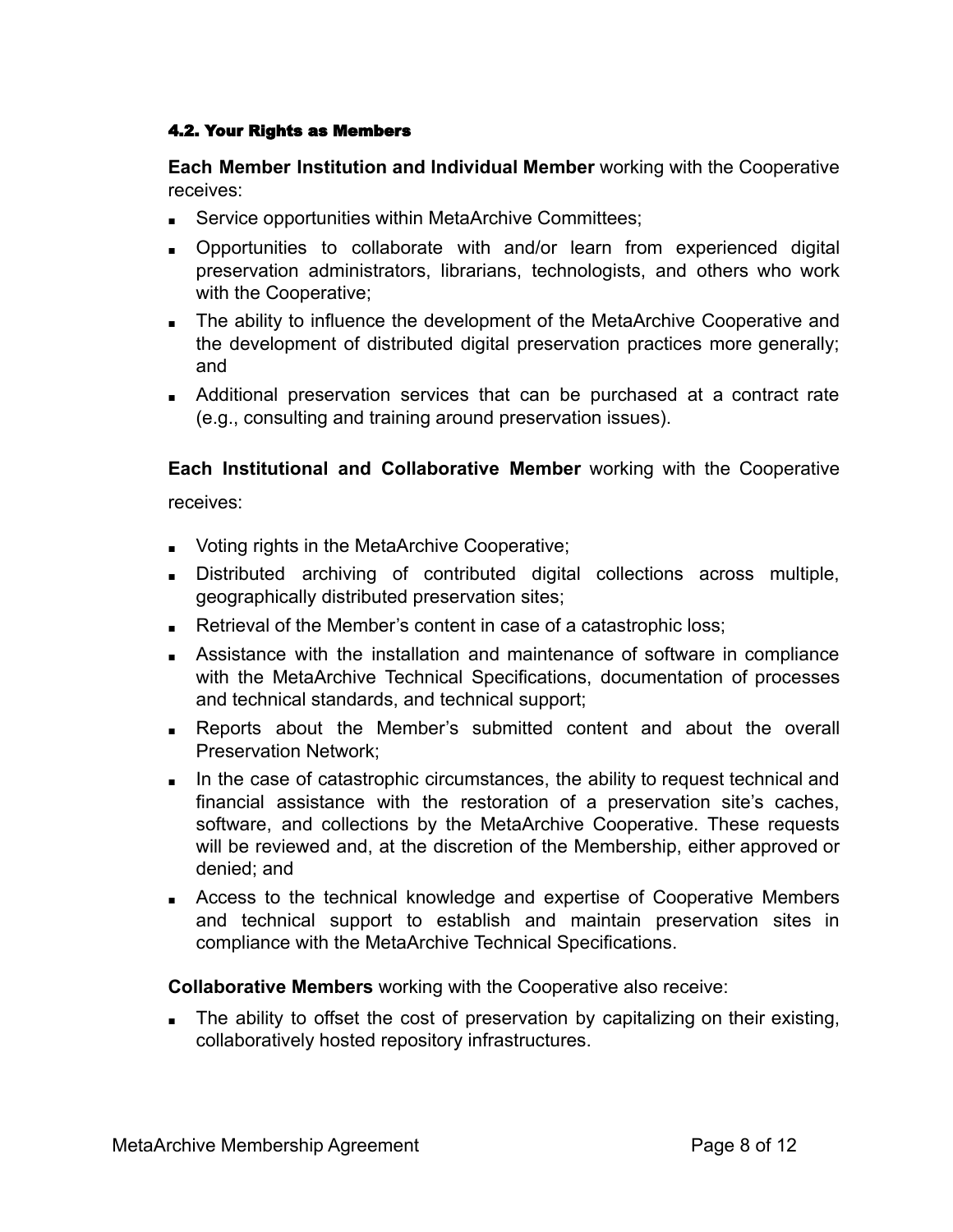## 4.3. Your Responsibilities as Members

**All Institutional and Collaborative Members** working with the Cooperative

agree to:

- Designate one individual to be a primary organizational contact and voting representative, hereafter Voting Representative. Members may have additional staff participate in meetings and communication channels, and serve on committees and working groups;
- Maintain membership in good standing by fully complying with this MetaArchive Membership Agreement and the definition of herein and by acknowledging and agreeing to processes, procedures, and standards of governance found in the MetaArchive Cooperative Charter and with technical requirements identified in the Charter or other technical documents identified in Cooperative publications or notices;
- Where applicable, host and maintain storage servers that meet current MetaArchive Technical Specifications and make these servers available for Cooperative developments as needed;
- Design and implement system features ensuring compliance with Cooperative security requirements and content validation, including but not limited to integrity checking as well as metadata analysis and tracking;
- Where applicable, install and maintain any other software that may be required for participation in the Cooperative;
- Participate actively in the MetaArchive Preservation Network by ingesting and monitoring content at the Cooperative's request;
- Reproduce and distribute content submitted by other Members only to the extent necessary to conform to the requirements and conditions set forth within this MetaArchive Membership Agreement;
- Support at your own expense any and all costs incurred by participating in the Cooperative, including but not limited to paying membership fees, travel to required meetings, and other costs of participating in the Cooperative;
- Implement and deploy appropriate standards, processes, procedures, and safeguards for resolving copyright and other legal requirements that might arise in contributing and/or hosting content in order to comply with local, state, federal, and international law, including the use of exceptions set forth within U.S. copyright law such as, but not limited, to good faith, reasonable applications of fair use in Section 107, relevant library reproduction and distribution in Section 108, and elsewhere in the statutes or amendments and/or permissions through "deeds of gift" or other instruments, documents, permissions, or clearance arrangements. Other potential governing laws for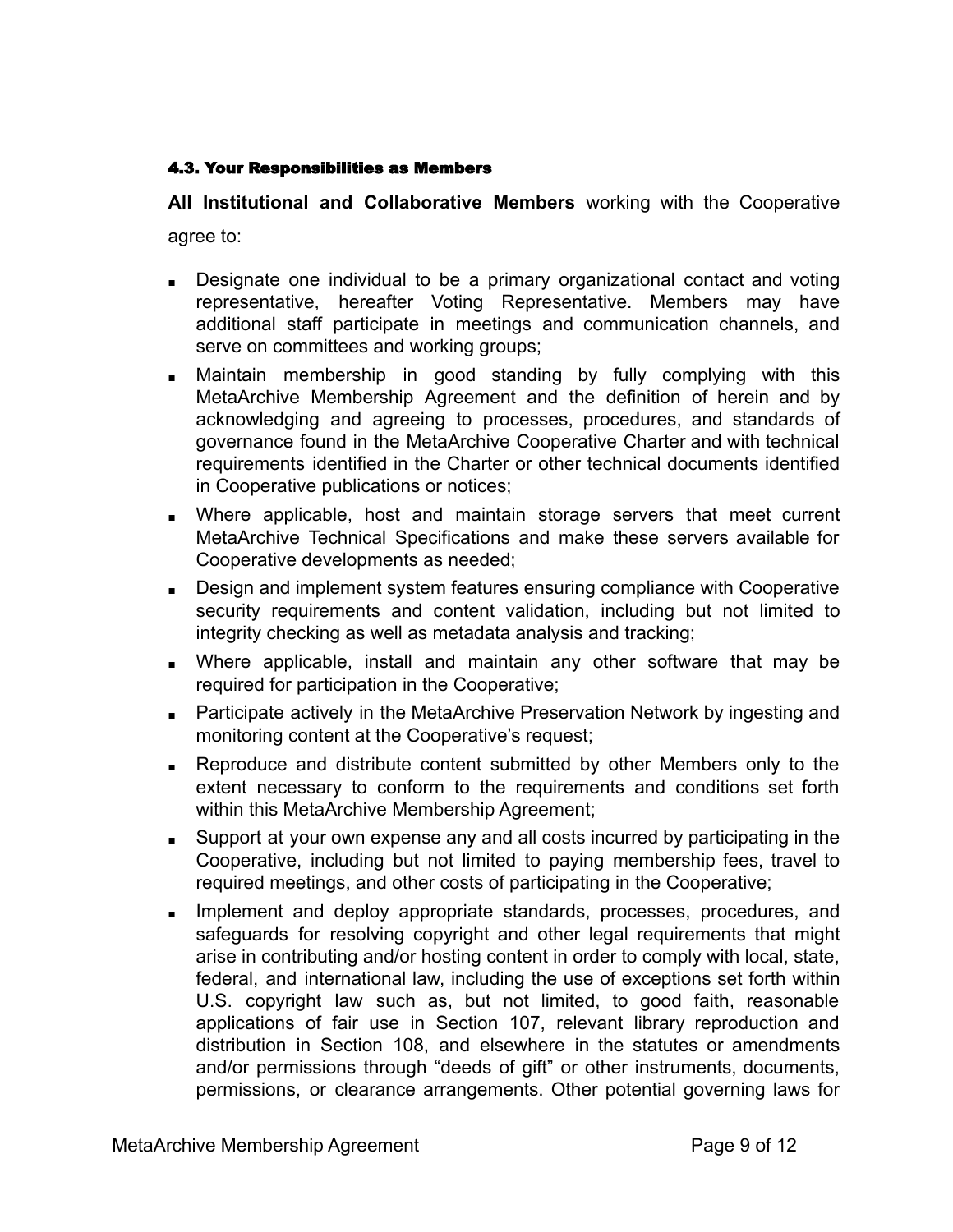Members may require the application of principles such as, but not limited to, country of national origin governing the inclusion of materials and relevant exceptions and conditions governing the hosting of materials and resulting specifically from the geographical location of the preservation node. Members acknowledge and agree that they understand and comply with those laws as applicable in their jurisdictions and internationally. The MetaArchive Cooperative is hosted by Educopia Institute, a nonprofit corporation registered in the United States with jurisdiction existing in the United States;

- Represent and warrant that to the best of their knowledge the Member is not contributing content to the Preservation Network that would infringe the rights of others and that the Member holds sufficient rights to License the Cooperative and Members sufficient rights to use the content consistent with the terms of this MetaArchive Membership Agreement;
- Hold the Cooperative and other Members harmless in the event of infringement, claims of infringement, loss of data, interoperability, and any other technical standards and governance claims by waiving any rights of recovery for any costs or damages associated with your relationships and Agreement with the Cooperative;
- Indemnify the Cooperative to the extent permitted by law for any losses and costs incurred by the Cooperative and Members such as but not limited to legal fees, costs, and damage awards arising from infringement or other claims directly related to your activities in working with the Cooperative and Members;
- Cure any material breaches of the contract within a 90-day period unless the Cooperative agrees in writing to an extension of the cure period; and
- Provide technical and administrative contact information as necessary to enable communication with other Cooperative participants as needed or upon request by the Cooperative.

**All Individual Members** working with the Cooperative agree to:

- Participate actively in the MetaArchive Cooperative by attending virtual monthly and committee meetings; and
- Support at your own expense any and all costs incurred by participating in the Cooperative, including but not limited to travel to in-person meetings, and other costs of participating in the Cooperative.

# 4.4. What if your Membership Ends?

The Cooperative is not responsible for preserving your content or making it available to you beyond your membership period.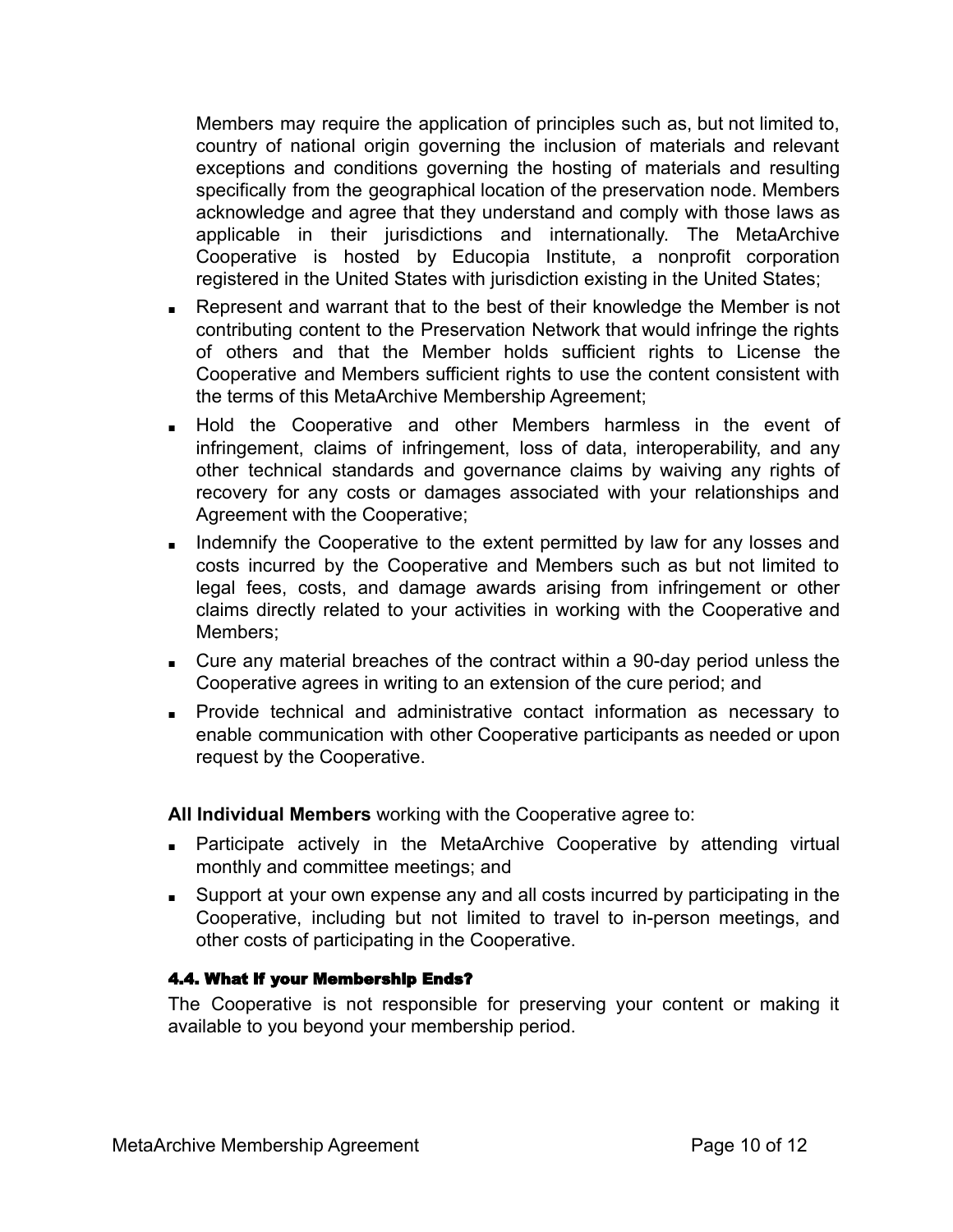## 5. Our Rights and Responsibilities as a Cooperative

The Cooperative reserves the right to remove any content that the Cooperative reasonably believes would infringe copyright or violate other local, state, federal, or international law, interfere with the MetaArchive Preservation Network, or for which the Cooperative receives a reasonable notice of potential infringement. You waive any claims against the Cooperative arising from deletions of content or other losses related to preservation of your content and any rights to physical custody of or access to any copies of content available to the Cooperative. You also acknowledge and agree that you hold full responsibility for protecting your content through alternate means beyond those copies deposited in the MetaArchive Preservation Network or resulting from your work with the Cooperative. The MetaArchive Preservation Network is not a replacement for reasonably "backing up" your content and practicing reasonable "backup" practices.

Members acknowledge that the MetaArchive, like other technology-based efforts, is not a "fail-safe" method and cannot guarantee the preservation and migration of materials. The Cooperative is one developing and important approach to digital stewardship and long-term preservation needs of the cultural and academic communities, but like other digital preservation initiatives, the Cooperative is still testing and refining strategies, techniques, and tools for resolving long-term preservation issues. The Cooperative and Members agree to exercise reasonable care and professionalism in pursuing preservation and those larger goals but make no representations or warranties otherwise regarding services and activities of the Cooperative and the Members.

The Cooperative also will make good faith efforts to maintain Member access to their own materials in a reasonable and reliable manner, but events and circumstances beyond the control of the Cooperative might cause short-term or longer-term disruptions to the MetaArchive Preservation Network. The need to deploy new hardware or technology or to perform maintenance or repairs to particular caches or the larger network from time to time also may cause disruptions. You generally will receive reasonable notice of any routine and scheduled technical occurrences through email or other means requested by you for "technical notice" in your application for membership in the Cooperative. The Cooperative also will direct any "legal notice" to you at the address and to the person identified in your application materials as appropriate for receiving "legal notice." You are responsible for providing correct contact information to ensure that those individuals with authority to address technical or legal questions can have an opportunity to reply meaningfully to any concerns with this MetaArchive Membership Agreement or associated membership issues.